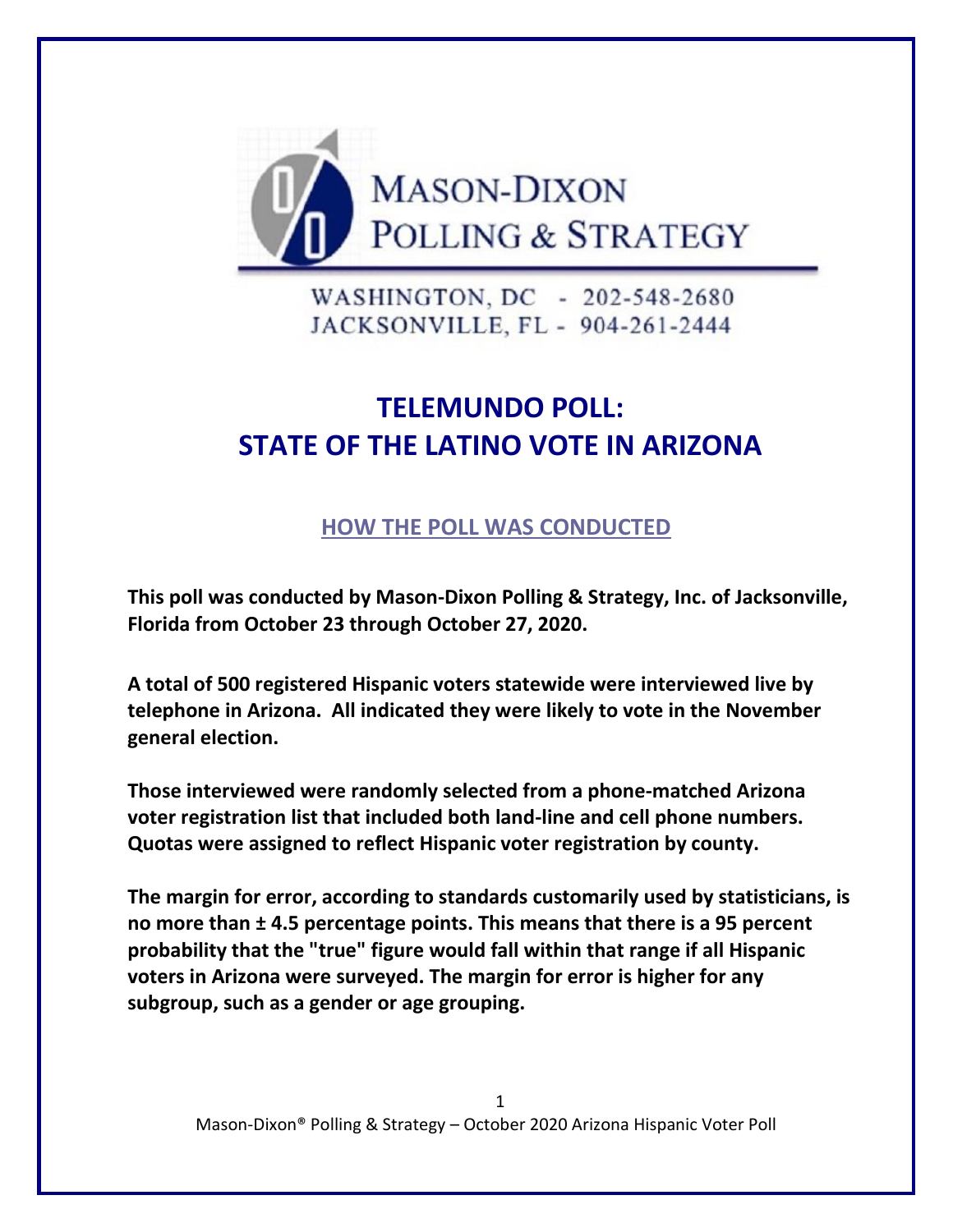**QUESTION: If the 2020 election for president were held today, would you vote for:**

- **The Democratic party ticket of Joe Biden & Kamala Harris**
- **The Republican party ticket of Donald Trump & Mike Pence**
- **Or one of the other party or independent tickets**

|                           | <b>BIDEN</b> | <b>TRUMP</b> | <b>OTHER</b> | <b>UNDECIDED</b> |
|---------------------------|--------------|--------------|--------------|------------------|
| <b>STATE</b>              | 64%          | 28%          | 2%           | 6%               |
| <b>REGION</b>             | <b>BIDEN</b> | <b>TRUMP</b> | <b>OTHER</b> | <b>UNDECIDED</b> |
| <b>Maricopa County</b>    | 65%          | 28%          | 1%           | 6%               |
| <b>Pima County</b>        | 71%          | 23%          | 3%           | 3%               |
| <b>Rural Arizona</b>      | 54%          | 33%          | 4%           | 9%               |
| <b>GENDER ID</b>          | <b>BIDEN</b> | <b>TRUMP</b> | <b>OTHER</b> | <b>UNDECIDED</b> |
| <b>Male</b>               | 57%          | 36%          | 3%           | 4%               |
| <b>Female</b>             | 71%          | 20%          | 1%           | 8%               |
| <b>AGE</b>                | <b>BIDEN</b> | <b>TRUMP</b> | <b>OTHER</b> | <b>UNDECIDED</b> |
| $50$                      | 65%          | 26%          | 3%           | 6%               |
| $50+$                     | 63%          | 30%          | 1%           | 6%               |
| <b>HISPANIC ORIGIN</b>    | <b>BIDEN</b> | <b>TRUMP</b> | <b>OTHER</b> | <b>UNDECIDED</b> |
| <b>Mexican</b>            | 67%          | 26%          | 2%           | 5%               |
| <b>Other</b>              | 50%          | 37%          | 2%           | 11%              |
| <b>PARTY REGISTRATION</b> | <b>BIDEN</b> | <b>TRUMP</b> | <b>OTHER</b> | <b>UNDECIDED</b> |
| <b>Democrat</b>           | 93%          | 1%           |              | 6%               |
| Republican                | 1%           | 95%          |              | 4%               |
| Independent               | 56%          | 28%          | 7%           | 9%               |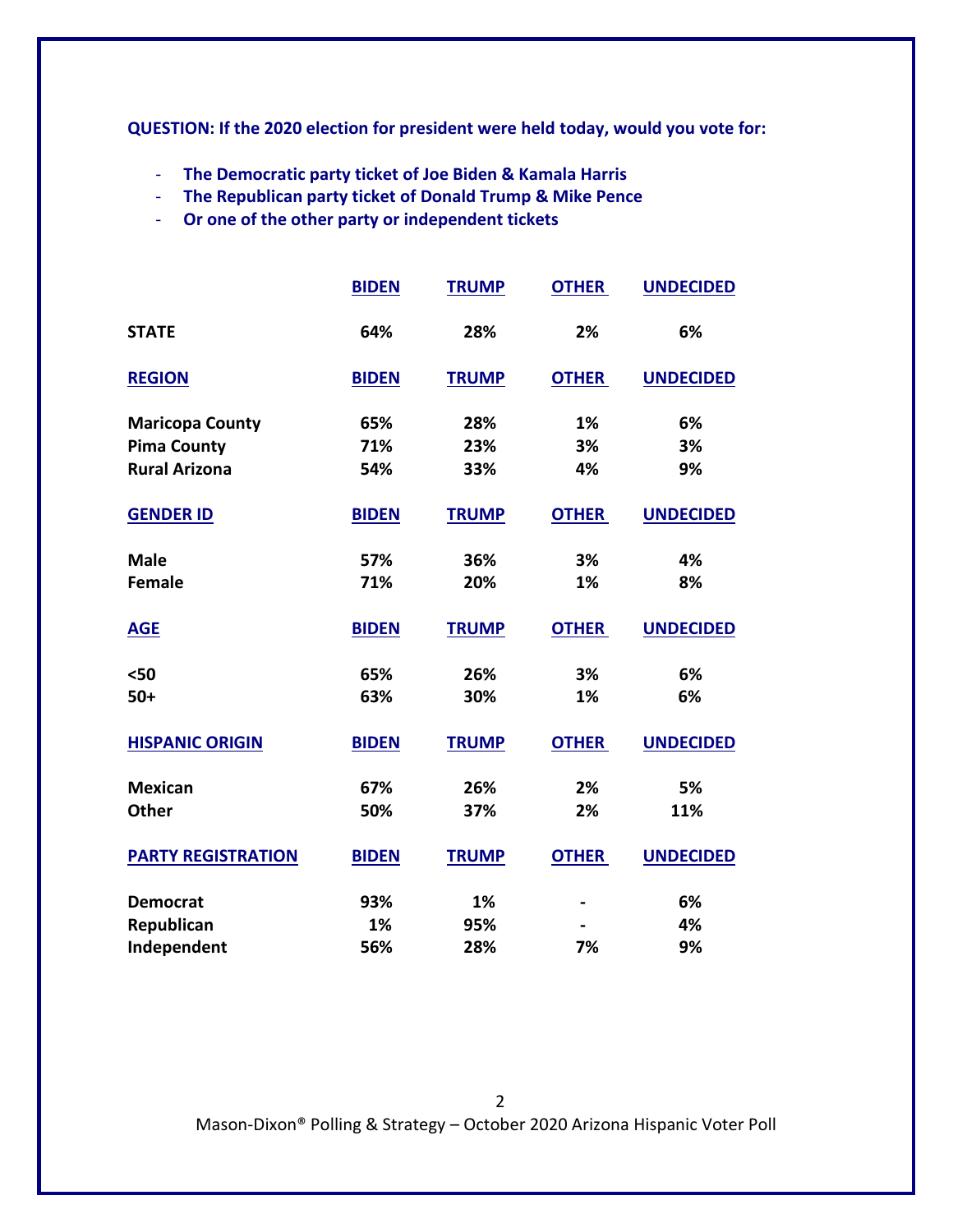**QUESTION: Which one of the following best describes your position following the debate:**

- **I had already decided to vote for Biden and the debate did not change my mind**
- **I had already decided to vote for Trump and the debate did not change my mind**
- **The debate made me more likely to vote for Biden**
- **The debate made me more likely to vote for Trump**
- **I am undecided and the debate had no effect**
- **The debate made me change my mind to undecided**

|                           | <b>BIDEN</b> | <b>TRUMP</b> | <b>LIKELY BIDEN</b> | <b>LIKELY TRUMP</b>          | <b>STILL UND</b> | <b>MOVE UND</b> |
|---------------------------|--------------|--------------|---------------------|------------------------------|------------------|-----------------|
| <b>STATE</b>              | 55%          | 26%          | 9%                  | 2%                           | 3%               | 5%              |
| <b>REGION</b>             | <b>BIDEN</b> | <b>TRUMP</b> | <b>LIKELY BIDEN</b> | <b>LIKELY TRUMP</b>          | <b>STILL UND</b> | <b>MOVE UND</b> |
| <b>Maricopa County</b>    | 55%          | 26%          | 10%                 | 2%                           | 3%               | 4%              |
| <b>Pima County</b>        | 61%          | 23%          | 10%                 | $\overline{\phantom{0}}$     | 1%               | 5%              |
| <b>Rural Arizona</b>      | 48%          | 30%          | 6%                  | 3%                           | 5%               | 8%              |
| <b>GENDER ID</b>          | <b>BIDEN</b> | <b>TRUMP</b> | <b>LIKELY BIDEN</b> | <b>LIKELY TRUMP</b>          | <b>STILL UND</b> | <b>MOVE UND</b> |
| <b>Male</b>               | 49%          | 34%          | 8%                  | 2%                           | 4%               | 3%              |
| <b>Female</b>             | 61%          | 18%          | 10%                 | 2%                           | 2%               | 7%              |
| <b>AGE</b>                | <b>BIDEN</b> | <b>TRUMP</b> | <b>LIKELY BIDEN</b> | <b>LIKELY TRUMP</b>          | <b>STILL UND</b> | <b>MOVE UND</b> |
| $50$                      | 57%          | 23%          | 8%                  | 3%                           | 3%               | 6%              |
| $50+$                     | 53%          | 29%          | 10%                 | 1%                           | 3%               | 4%              |
| <b>HISPANIC ORIGIN</b>    | <b>BIDEN</b> | <b>TRUMP</b> | <b>LIKELY BIDEN</b> | <b>LIKELY TRUMP</b>          | <b>STILL UND</b> | <b>MOVE UND</b> |
| <b>Mexican</b>            | 59%          | 24%          | 8%                  | 2%                           | 3%               | 4%              |
| Other                     | 38%          | 34%          | 12%                 | 3%                           | 4%               | 9%              |
| <b>PARTY REGISTRATION</b> | <b>BIDEN</b> | <b>TRUMP</b> | <b>LIKELY BIDEN</b> | <b>LIKELY TRUMP</b>          | <b>STILL UND</b> | <b>MOVE UND</b> |
| <b>Democrat</b>           | 83%          | 1%           | 10%                 | $\qquad \qquad \blacksquare$ | 1%               | 5%              |
| Republican                | 1%           | 89%          |                     | 6%                           | 1%               | 3%              |
| Independent               | 43%          | 25%          | 13%                 | 3%                           | 10%              | 6%              |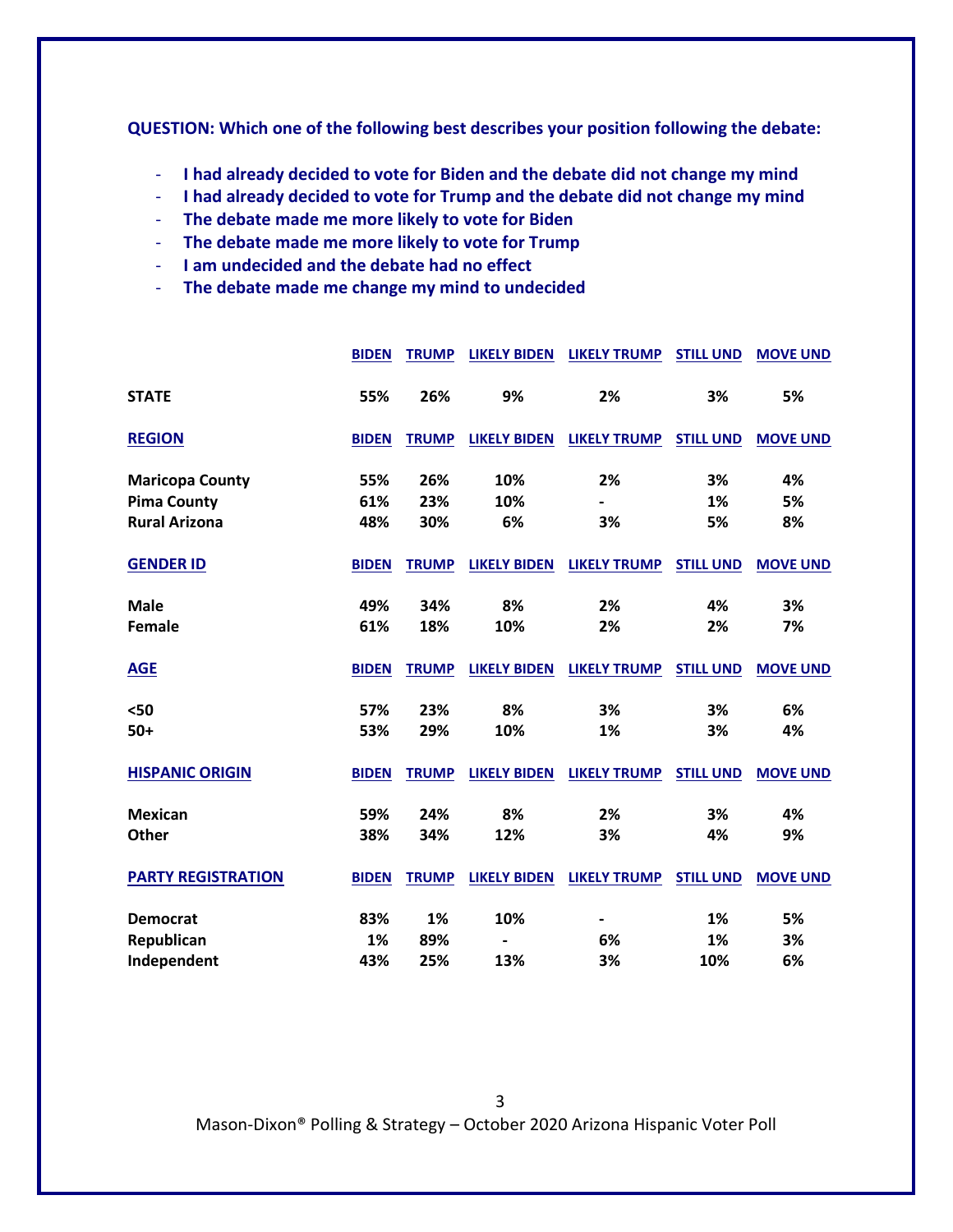**QUESTION: Are you seriously concerned about violence breaking out after the election, or not?**

|                           | <b>YES</b> | $NO$ | <b>NOT SURE</b> |
|---------------------------|------------|------|-----------------|
| <b>STATE</b>              | 51%        | 42%  | 7%              |
| <b>REGION</b>             | <b>YES</b> | $NO$ | <b>NOT SURE</b> |
| <b>Maricopa County</b>    | 55%        | 38%  | 7%              |
| <b>Pima County</b>        | 52%        | 43%  | 5%              |
| <b>Rural Arizona</b>      | 42%        | 50%  | 8%              |
| <b>GENDER ID</b>          | <b>YES</b> | $NO$ | <b>NOT SURE</b> |
| <b>Male</b>               | 45%        | 48%  | 7%              |
| <b>Female</b>             | 56%        | 37%  | 7%              |
| <b>AGE</b>                | <b>YES</b> | $NO$ | <b>NOT SURE</b> |
| $50$                      | 53%        | 41%  | 6%              |
| $50+$                     | 49%        | 43%  | 8%              |
| <b>HISPANIC ORIGIN</b>    | <b>YES</b> | $NO$ | <b>NOT SURE</b> |
| <b>Mexican</b>            | 53%        | 41%  | 6%              |
| <b>Other</b>              | 41%        | 46%  | 13%             |
| <b>PARTY REGISTRATION</b> | <b>YES</b> | $NO$ | <b>NOT SURE</b> |
| <b>Democrat</b>           | 60%        | 36%  | 4%              |
| Republican                | 38%        | 49%  | 13%             |
| Independent               | 43%        | 49%  | 8%              |

4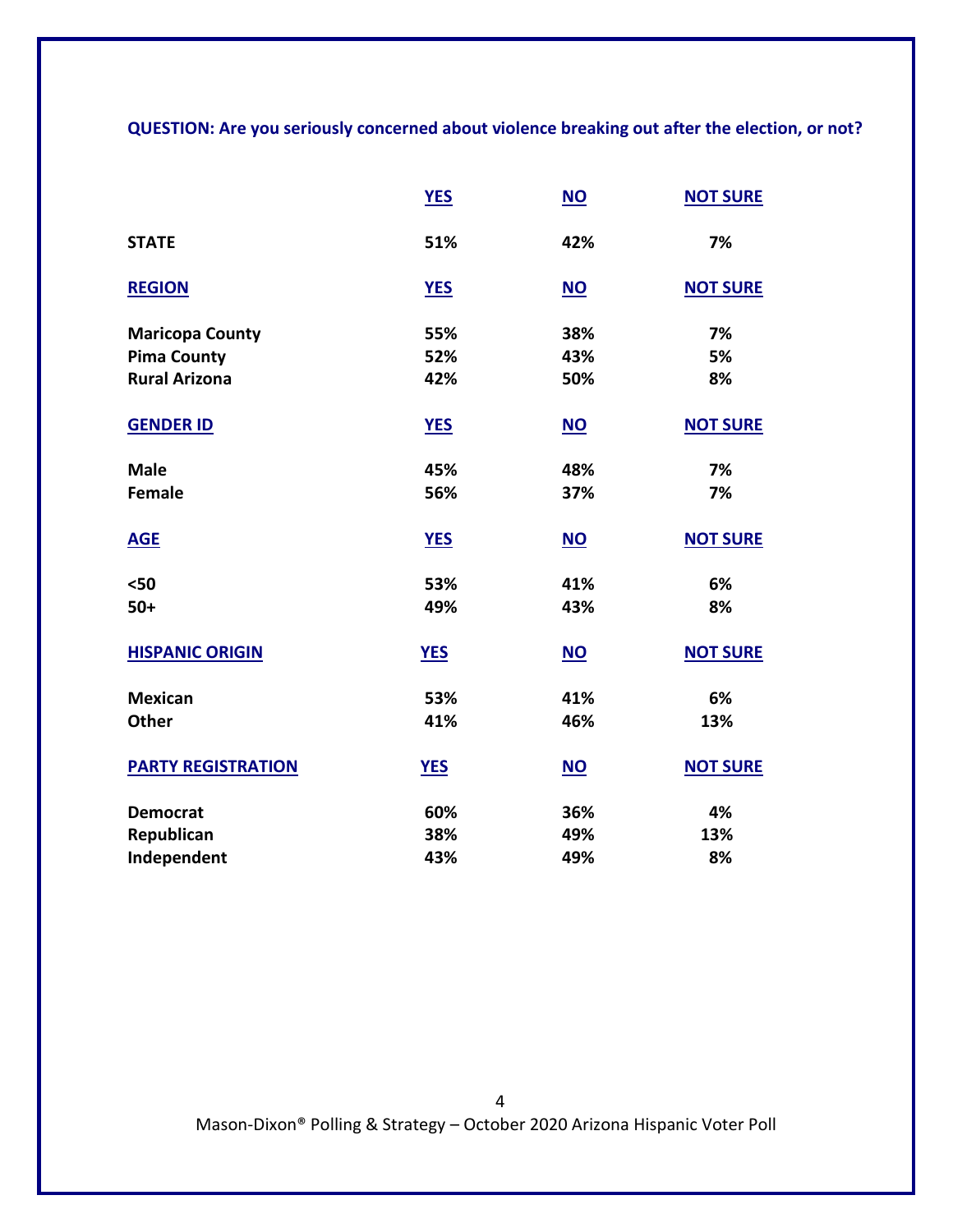**QUESTION: If a vaccine for the coronavirus becomes available with approval from the government and support from scientists, will you immediately get vaccinated, or not?** 

|                           | <b>YES, WILL</b> | <b>NO, WILL NOT</b> | <b>NOT SURE</b> |
|---------------------------|------------------|---------------------|-----------------|
| <b>STATE</b>              | 47%              | 44%                 | 9%              |
| <b>REGION</b>             | <b>YES, WILL</b> | <b>NO, WILL NOT</b> | <b>NOT SURE</b> |
| <b>Maricopa County</b>    | 49%              | 42%                 | 9%              |
| <b>Pima County</b>        | 41%              | 50%                 | 9%              |
| <b>Rural Arizona</b>      | 48%              | 44%                 | 8%              |
| <b>GENDER ID</b>          | <b>YES, WILL</b> | <b>NO, WILL NOT</b> | <b>NOT SURE</b> |
| <b>Male</b>               | 51%              | 42%                 | 7%              |
| <b>Female</b>             | 44%              | 46%                 | 10%             |
| <b>AGE</b>                | <b>YES, WILL</b> | <b>NO, WILL NOT</b> | <b>NOT SURE</b> |
| $50$                      | 43%              | 50%                 | 7%              |
| $50+$                     | 51%              | 38%                 | 11%             |
| <b>HISPANIC ORIGIN</b>    | <b>YES, WILL</b> | <b>NO, WILL NOT</b> | <b>NOT SURE</b> |
| <b>Mexican</b>            | 48%              | 44%                 | 8%              |
| <b>Other</b>              | 41%              | 46%                 | 13%             |
| <b>PARTY REGISTRATION</b> | <b>YES, WILL</b> | <b>NO, WILL NOT</b> | <b>NOT SURE</b> |
| <b>Democrat</b>           | 47%              | 42%                 | 11%             |
| Republican                | 42%              | 45%                 | 13%             |
| Independent               | 50%              | 47%                 | 3%              |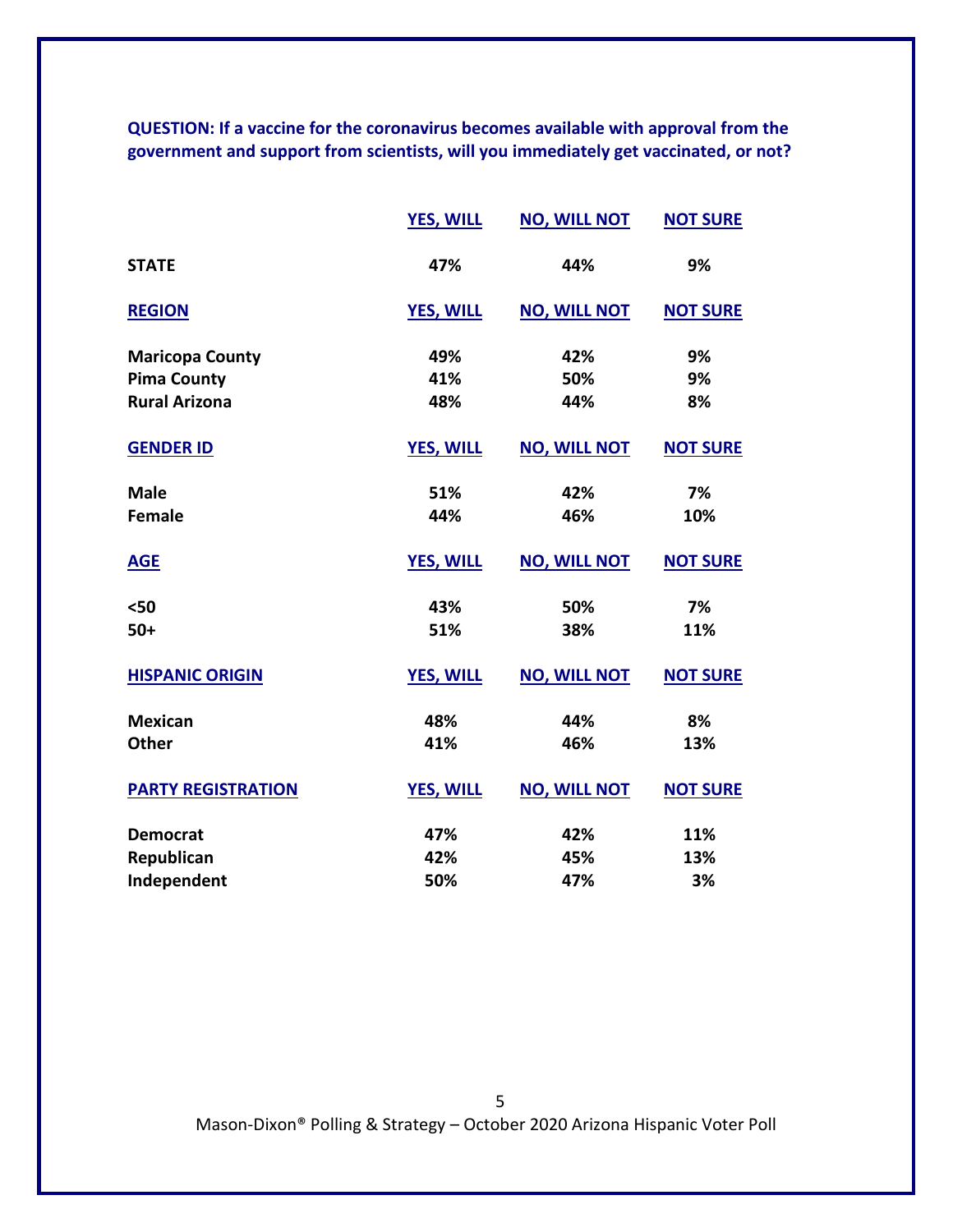**QUESTION: Which one of the following comes closest to your view: (ORDER ROTATED)**

- **The coronavirus is still very dangerous and serious protective measures still need to be taken. It is too soon to re-open classroom teaching and many businesses.**
- **The coronavirus is not as dangerous as it was earlier this year, as there are more effective treatments available. It is time to re-open schools and businesses.**

|                           | <b>TOO SOON</b> | <b>RE-OPEN</b> | <b>NOT SURE</b> |
|---------------------------|-----------------|----------------|-----------------|
| <b>STATE</b>              | 73%             | 24%            | 3%              |
| <b>REGION</b>             | <b>TOO SOON</b> | <b>RE-OPEN</b> | <b>NOT SURE</b> |
| <b>Maricopa County</b>    | 73%             | 24%            | 3%              |
| <b>Pima County</b>        | 81%             | 16%            | 3%              |
| <b>Rural Arizona</b>      | 63%             | 34%            | 3%              |
| <b>GENDER ID</b>          | <b>TOO SOON</b> | <b>RE-OPEN</b> | <b>NOT SURE</b> |
| <b>Male</b>               | 65%             | 33%            | 2%              |
| <b>Female</b>             | 81%             | 15%            | 4%              |
| <b>AGE</b>                | <b>TOO SOON</b> | <b>RE-OPEN</b> | <b>NOT SURE</b> |
| $50$                      | 66%             | 30%            | 4%              |
| $50+$                     | 80%             | 18%            | 2%              |
| <b>HISPANIC ORIGIN</b>    | <b>TOO SOON</b> | <b>RE-OPEN</b> | <b>NOT SURE</b> |
| <b>Mexican</b>            | 73%             | 24%            | 3%              |
| <b>Other</b>              | 70%             | 25%            | 5%              |
| <b>PARTY REGISTRATION</b> | <b>TOO SOON</b> | <b>RE-OPEN</b> | <b>NOT SURE</b> |
| <b>Democrat</b>           | 90%             | 7%             | 3%              |
| Republican                | 20%             | 78%            | 2%              |
| Independent               | 81%             | 17%            | 2%              |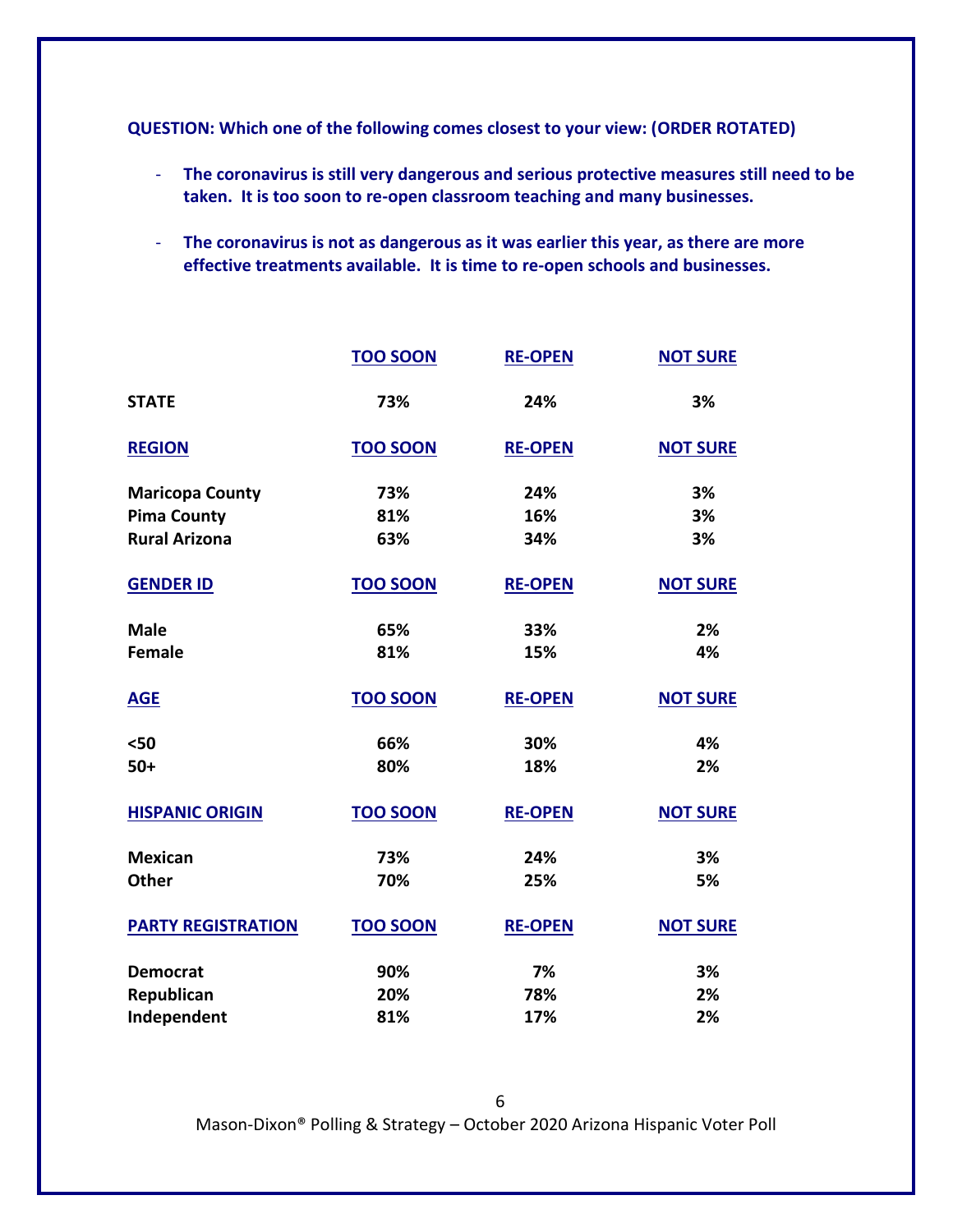**QUESTION: Do you support or oppose legalizing the recreational use of marijuana in Arizona?**

|                           | <b>SUPPORT</b> | <b>OPPOSE</b> | <b>UNDECIDED</b> |
|---------------------------|----------------|---------------|------------------|
| <b>STATE</b>              | 47%            | 42%           | 11%              |
| <b>REGION</b>             | <b>SUPPORT</b> | <b>OPPOSE</b> | <b>UNDECIDED</b> |
| <b>Maricopa County</b>    | 46%            | 43%           | 11%              |
| <b>Pima County</b>        | 58%            | 32%           | 10%              |
| <b>Rural Arizona</b>      | 39%            | 48%           | 13%              |
| <b>GENDER ID</b>          | <b>SUPPORT</b> | <b>OPPOSE</b> | <b>UNDECIDED</b> |
| <b>Male</b>               | 52%            | 41%           | 7%               |
| Female                    | 42%            | 43%           | 15%              |
| <b>AGE</b>                | <b>SUPPORT</b> | <b>OPPOSE</b> | <b>UNDECIDED</b> |
| $50$                      | 57%            | 35%           | 8%               |
| $50+$                     | 37%            | 49%           | 14%              |
| <b>HISPANIC ORIGIN</b>    | <b>SUPPORT</b> | <b>OPPOSE</b> | <b>UNDECIDED</b> |
| <b>Mexican</b>            | 46%            | 44%           | 10%              |
| <b>Other</b>              | 54%            | 32%           | 14%              |
| <b>PARTY REGISTRATION</b> | <b>SUPPORT</b> | <b>OPPOSE</b> | <b>UNDECIDED</b> |
| <b>Democrat</b>           | 52%            | 38%           | 10%              |
| Republican                | 26%            | 62%           | 12%              |
| Independent               | 54%            | 35%           | 11%              |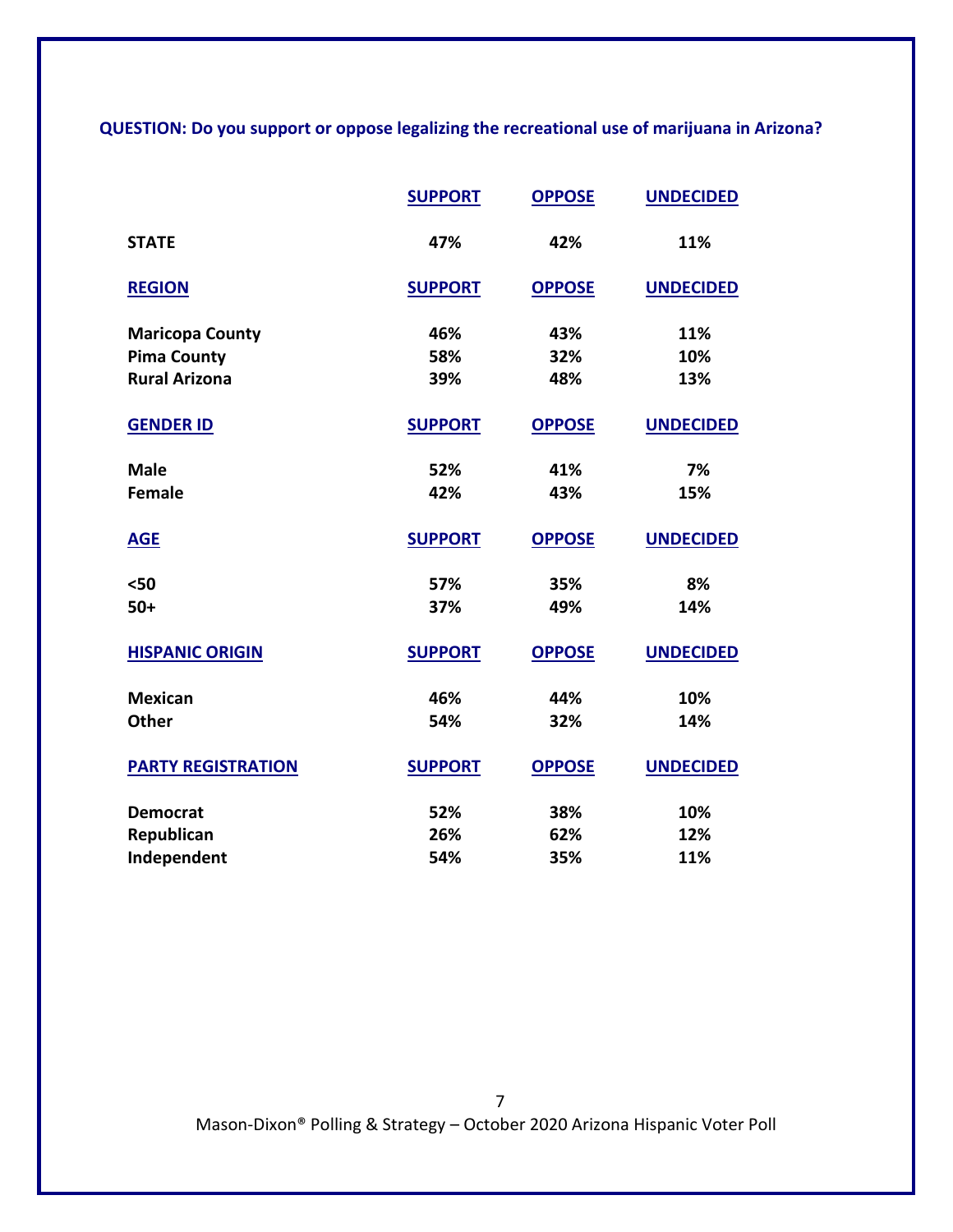**QUESTION: If the 2020 election for Arizona's US Senate seat were held today, would you vote for Mark Kelly, the Democrat, or Martha McSally, the Republican?**

|                           | <b>KELLY</b> | <b>MCSALLY</b> | <b>UNDECIDED</b> |
|---------------------------|--------------|----------------|------------------|
| <b>STATE</b>              | 65%          | 28%            | 7%               |
| <b>REGION</b>             | <b>KELLY</b> | <b>MCSALLY</b> | <b>UNDECIDED</b> |
| <b>Maricopa County</b>    | 64%          | 29%            | 7%               |
| <b>Pima County</b>        | 76%          | 15%            | 9%               |
| <b>Rural Arizona</b>      | 57%          | 38%            | 5%               |
| <b>GENDER ID</b>          | <b>KELLY</b> | <b>MCSALLY</b> | <b>UNDECIDED</b> |
| <b>Male</b>               | 61%          | 31%            | 8%               |
| <b>Female</b>             | 68%          | 26%            | 6%               |
| <b>AGE</b>                | <b>KELLY</b> | <b>MCSALLY</b> | <b>UNDECIDED</b> |
| $50$                      | 71%          | 20%            | 9%               |
| $50+$                     | 60%          | 35%            | 5%               |
| <b>HISPANIC ORIGIN</b>    | <b>KELLY</b> | <b>MCSALLY</b> | <b>UNDECIDED</b> |
| <b>Mexican</b>            | 64%          | 28%            | 8%               |
| <b>Other</b>              | 67%          | 29%            | 4%               |
| <b>PARTY REGISTRATION</b> | <b>KELLY</b> | <b>MCSALLY</b> | <b>UNDECIDED</b> |
| <b>Democrat</b>           | 92%          | 4%             | 4%               |
| Republican                | 1%           | 91%            | 8%               |
| Independent               | 63%          | 27%            | 10%              |

8